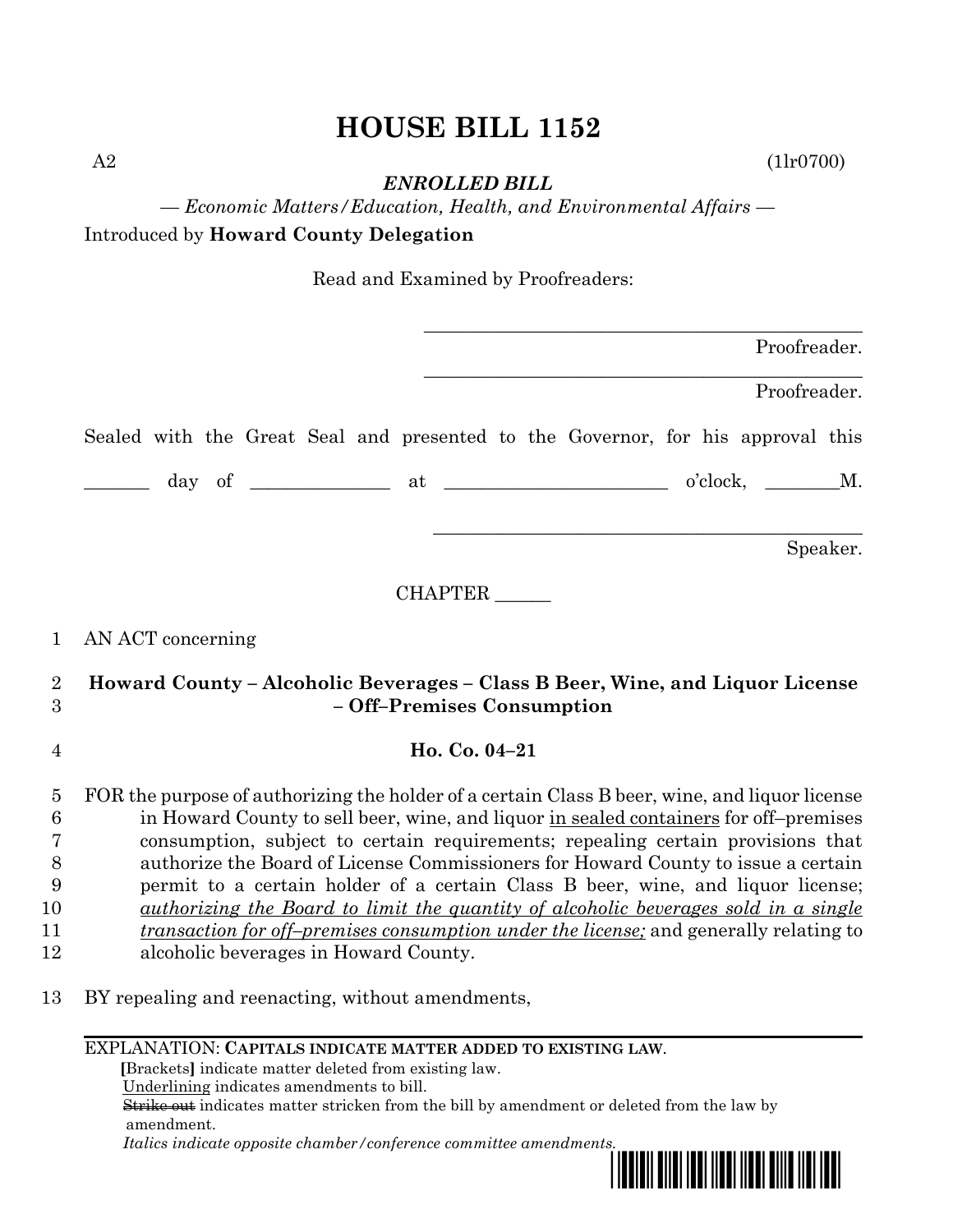| 1<br>$\overline{2}$<br>$\boldsymbol{3}$<br>4 | Section 23-102                                                                                                                                                      | Article – Alcoholic Beverages<br>Annotated Code of Maryland<br>(2016 Volume and 2020 Supplement)                                                       |  |
|----------------------------------------------|---------------------------------------------------------------------------------------------------------------------------------------------------------------------|--------------------------------------------------------------------------------------------------------------------------------------------------------|--|
| $\overline{5}$<br>6<br>7<br>8<br>9           | BY repealing and reenacting, with amendments,<br>Article – Alcoholic Beverages<br>Section 23-902<br>Annotated Code of Maryland<br>(2016 Volume and 2020 Supplement) |                                                                                                                                                        |  |
| 10<br>11                                     | SECTION 1. BE IT ENACTED BY THE GENERAL ASSEMBLY OF MARYLAND,<br>That the Laws of Maryland read as follows:                                                         |                                                                                                                                                        |  |
| 12                                           | <b>Article - Alcoholic Beverages</b>                                                                                                                                |                                                                                                                                                        |  |
| 13                                           | $23 - 102.$                                                                                                                                                         |                                                                                                                                                        |  |
| 14                                           | This title applies only in Howard County.                                                                                                                           |                                                                                                                                                        |  |
| 15                                           | $23 - 902.$                                                                                                                                                         |                                                                                                                                                        |  |
| 16                                           | (a)                                                                                                                                                                 | There is a Class B beer, wine, and liquor license.                                                                                                     |  |
| 17                                           | (b)                                                                                                                                                                 | The Board may issue the license to the owner of a hotel that:                                                                                          |  |
| 18<br>19                                     | (1)<br>for hotel purposes;                                                                                                                                          | is in a building at least three stories tall that was originally constructed                                                                           |  |
| 20                                           | (2)                                                                                                                                                                 | has a capital investment of at least \$500,000; and                                                                                                    |  |
| 21                                           | (3)                                                                                                                                                                 | contains:                                                                                                                                              |  |
| 22                                           |                                                                                                                                                                     | at least one passenger elevator;<br>(i)                                                                                                                |  |
| 23                                           |                                                                                                                                                                     | at least 100 rooms to accommodate the public; and<br>(ii)                                                                                              |  |
| 24<br>25                                     |                                                                                                                                                                     | a dining room with facilities for preparing and serving regular<br>(iii)<br>meals for at least 125 individuals at one seating.                         |  |
| 26<br>27                                     | $\left( \mathrm{c}\right)$                                                                                                                                          | The license authorizes the license holder to sell (beer, wine, and liquor at<br>retail at a hotel or restaurant at the place described in the license: |  |
| 28<br>29                                     | (1)<br><b>AND</b>                                                                                                                                                   | BEER, WINE, AND LIQUOR AT RETAIL for on-premises consumption;                                                                                          |  |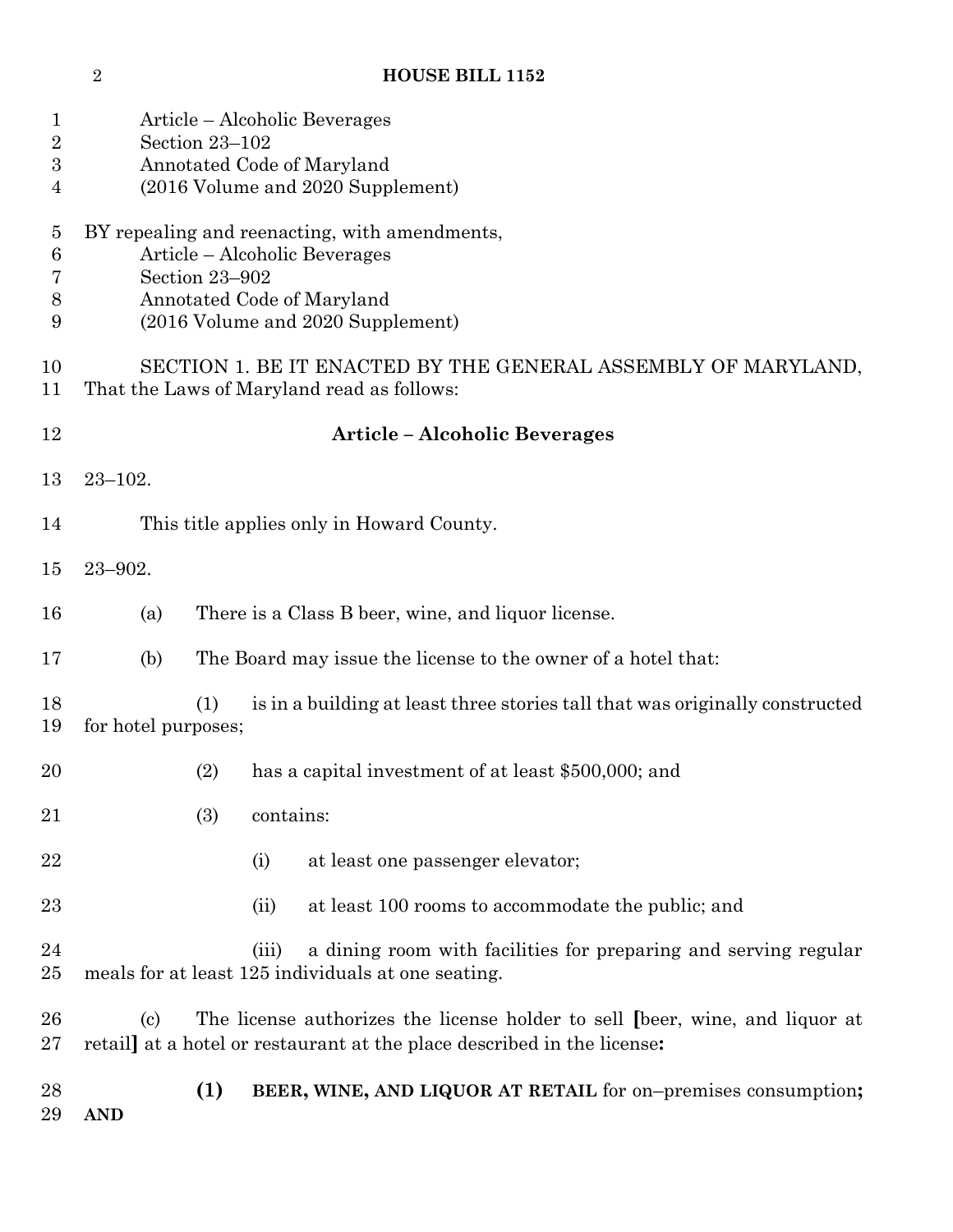## **HOUSE BILL 1152** 3

| $\mathbf 1$<br>$\overline{2}$<br>3 | (2)<br>BEER, WINE, AND LIQUOR IN SEALED<br><b>CONTAINERS</b><br><b>FOR</b><br>OFF-PREMISES CONSUMPTION ONLY TO A PERSON WHO HAS PURCHASED PREPARED<br>FOOD FROM THE LICENSED PREMISES.                                              |
|------------------------------------|-------------------------------------------------------------------------------------------------------------------------------------------------------------------------------------------------------------------------------------|
| 4                                  | There is a beer and wine (B-SBW) off-sale permit.<br>$\left[$ (d)<br>(1)                                                                                                                                                            |
| $\overline{5}$<br>6                | The Board may issue the permit only to a holder of the Class B beer,<br>(2)<br>wine, and liquor license that is issued for a restaurant.                                                                                            |
| $\overline{7}$                     | A holder of the permit:<br>(3)                                                                                                                                                                                                      |
| 8<br>9                             | may sell beer and wine for off-premises consumption only to<br>(i)<br>persons who have purchased food or alcohol from the licensed premises; and                                                                                    |
| 10<br>11                           | may not display or provide shelving for beer or wine for<br>(ii)<br>off-premises sales in areas of the establishment that are accessible to the public.                                                                             |
| 12<br>13                           | The term of the permit is the same as that of the Class B beer, wine,<br>(4)<br>and liquor license that the applicant holds.                                                                                                        |
| 14                                 | (5)<br>Before the Board may issue the permit:                                                                                                                                                                                       |
| 15<br>16                           | the applicant shall complete the form that the Board provides;<br>(i)<br>and                                                                                                                                                        |
| 17<br>18                           | the same advertising, posting of notice, and public hearing<br>(ii)<br>requirements as those for Class B licenses shall be met.                                                                                                     |
| 19<br>20<br>21                     | Off-sale alcoholic beverages receipts collected under the permit shall<br>(6)<br>be included in the calculation of average daily receipts from the sale of alcoholic beverages<br>in a restaurant under $\S 1-101$ of this article. |
| 22<br>23                           | A holder of the permit may exercise the privileges of the permit only<br>(7)<br>when the licensed premises is open for business as a restaurant.                                                                                    |
| $\bf{24}$<br>25                    | (8)<br>The Board may adopt regulations to carry out this subsection, including<br>a limit on the number of permits to be issued.]                                                                                                   |
| 26<br>27<br>28                     | (1)<br>THE LICENSE HOLDER MAY NOT DISPLAY OR PROVIDE SHELVING<br>(D)<br>FOR BEER, WINE, OR LIQUOR FOR OFF-PREMISES SALES IN AREAS OF THE<br>ESTABLISHMENT THAT ARE ACCESSIBLE TO THE PUBLIC.                                        |
| 29<br>30<br>31                     | (2)<br>OFF-SALE ALCOHOLIC BEVERAGES<br><b>RECEIPTS</b><br><b>COLLECTED</b><br>UNDER THE LICENSE SHALL BE INCLUDED IN THE CALCULATION OF AVERAGE DAILY<br>RECEIPTS FROM THE SALE OF ALCOHOLIC BEVERAGES IN A RESTAURANT UNDER §      |

**1–101 OF THIS ARTICLE.**